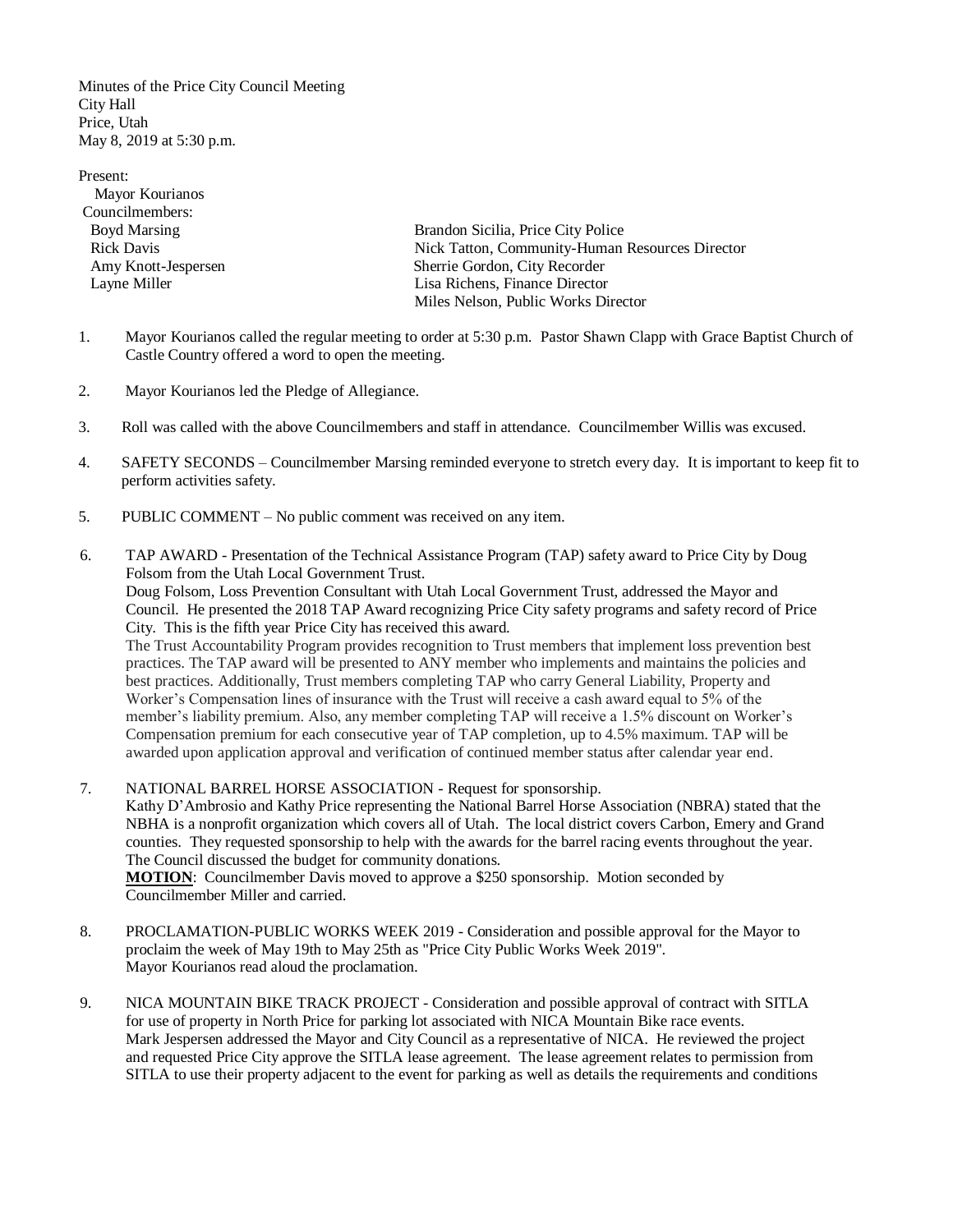for use of the property for which Price City will be responsible. An overview of the main requirements of the lease agreement are as follows:

- A fee of \$1,500 per year/event Mr. Jespersen has a commitment from NICA (the state level sponsoring organization) that they will reimburse this fee. The City will need to pay the money and then the full amount will be refunded to Price City by NICA at the time of the event.
- The SITLA lease requires Price City to purchase a bond in the amount of \$10,000 to ensure that the property is not damaged.
- Price City accepts the responsibility to prevent "excessive dust, weeds, storm water run-off, and erosion".

An October 5, 2019 event has been planned and approximately 1,200 high school students will be participating in addition to parents and coaches. It was noted that this is a 3-year lease commitment and that NICA has committed to 3-years of annual events.

Russell Seeley, Price City Engineer, reviewed the project. He is currently obtaining quotes from insurance companies for the required bond. The bond will cost approximately \$200 based on his research. The plan is to cut the weeds down but leave them in place to prevent dust and erosion. If necessary, a water truck may be used just prior to the event to prevent dust.

**MOTION**: Councilmember Knott-Jespersen acknowledged a conflict of interest indicating that Mark Jespersen is her spouse and abstained from the final vote. Councilmember Davis moved to approve the NICA Mountain Bike Event Project and purchase of the required bond. Motion seconded by Councilmember Marsing and carried.

10. 100 NORTH BRIDGE PROJECT - Consideration and possible approval of funds to partner with UDOT for fencing enhancements as part of UDOT bridge rehabilitation project. Anticipated cost to City for black coated fencing is \$54,000. Anticipated cost to City for standard galvanize is \$25,000.

Russell Seeley, Price City Engineer, reviewed the project and also a potential partnership with UDOT regarding this project. The Mayor and City Council discussed the project in great detail. After the discussion it was decided that Mr. Seeley will submit a proposal to UDOT regarding a partnership on the 100 North Bridge Project.

**MOTION**: Councilmember Miller moved to approve a financial partnership with UDOT for purchase and installation of black powder-coated chain link fence for the entirety of the bridge, pedestrian bridges and ramp areas on both sides up to \$79,000. Motion seconded by Councilmember Marsing and carried.

11. TENTATIVE BUDGET - Presentation of the Fiscal Year 2020 Tentative Budget to the City Council by Mayor Kourianos.

Mayor Kourianos presented the tentative budget for FY 2020 to the City Council with a printout for review. He stated that the budget was still in draft form and being revised. The final budget will be distributed for review prior to June 30, 2019. Lisa Richens, Finance Director, reviewed the tentative budget.

CONSENT AGENDA – Councilmember Knott-Jespersen moved to approve consent agenda Item 12 and Item 13. Motion seconded by Councilmember Miller and carried.

- 12. MINUTES
	- a. April 24, 2019 City Council Meeting
- 13. TRAVEL REQUESTS: Consideration and possible approval of travel for:

Bret Cammans, Customer Service Director - UAMPS monthly members meeting, May 14-15, 2019, Salt Lake City, UT.

Cameron Sartori, Police Department - Taser Instructor Certification, May 27-29, 2019, Centerville, UT. Nick Tatton, Community/HR Director - Utah League of Cities & Towns Annual Conference, September 11-13, 2019 Salt Lake City, UT.

Lisa Richens, Finance Director - UACPA State & Local Government Conference, May 17, 2019 Salt Lake City, UT.

14. UNFINISHED BUSINESS – No unfinished business discussed.

Mayor Kourianos called for a motion to close the regular City Council meeting.

**MOTION**. Councilmember Davis moved to close the regular City Council meeting. Motion seconded by Councilmember Miller and carried.